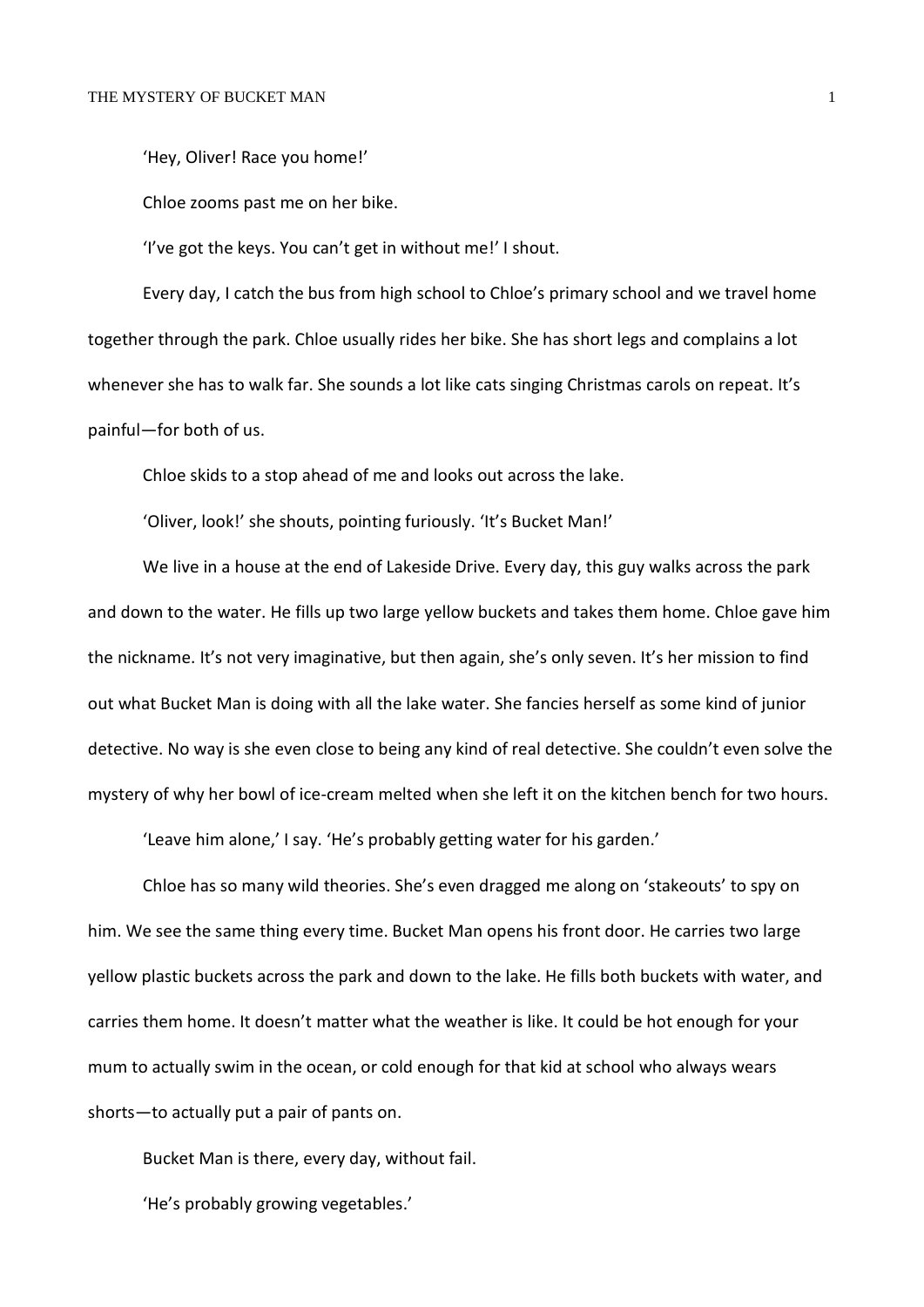Chloe refuses to believe me.

'Maybe he uses it to water his back lawn.'

She still won't listen.

'Maybe it's none of your business and you should get a proper hobby!'

I'm totally ignored.

Chloe is convinced something weird is going on. She thinks that Bucket Man is stealing the lake water, filtering it and selling it to restaurants as fancy bottled water.

Doubtful.

Or, maybe, Bucket Man really likes the taste of lake water, and is addicted to drinking it. Unlikely.

Perhaps there's a portal to another dimension in Bucket Man's garden. It leads to a miniature village that's in the middle of a drought and it's Bucket Man's job to bring them water every day, saving them from certain death.

Ridiculous.

'I think you need to stop eating big bags of crazy,' I say, putting the key in the front door and letting her inside. 'Your imagination is out of control.'

Chloe puts her bag down and remembers something.

'Hey, Oliver. Are Mum and Dad going out tonight?'

'Yep. I'm in charge.'

'So, no babysitter then…' She breaks out in a sly grin. 'We can do another stakeout!'

This kid is sneakier than my friends watching NetFlix on their phones during maths.

'No way!' I tell her. 'I'm supposed to be looking after you. I'm not taking you out to spy on some creepy weirdo neighbour.'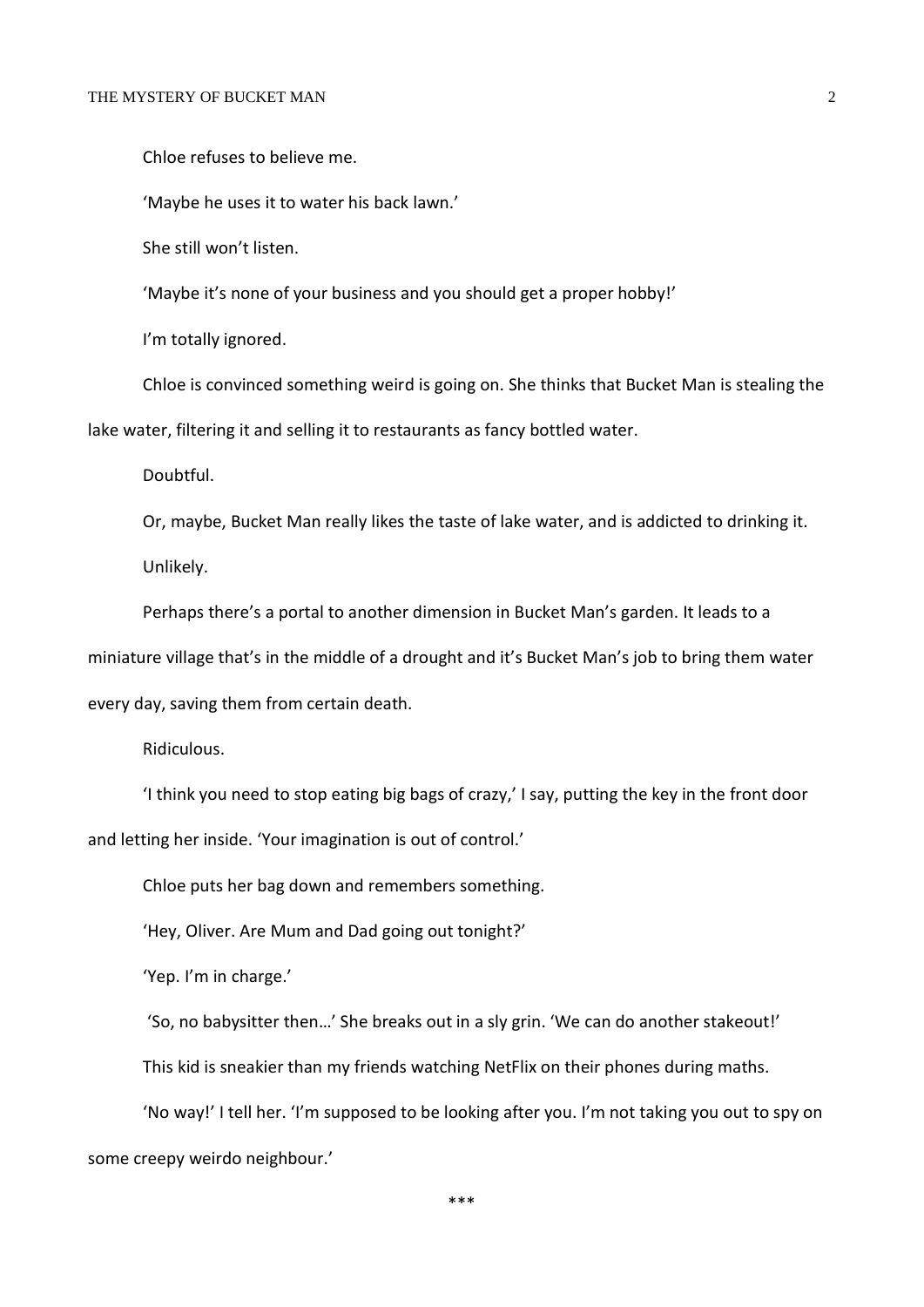## THE MYSTERY OF BUCKET MAN 3

It's the first time Mum and Dad have trusted me to be in charge at night. I'm taking the responsibility very seriously. I keep a close eye on Chloe. I make sure she eats all of her dinner and brushes her teeth. I even tuck her into bed at eight o'clock. Once I am certain she's asleep, I turn on the PlayStation for an hour or so.

I tip-toe down the hall to check that she's still asleep. I'm furious, but not surprised, when I find she's not in her bed. Her window is wide open.

'The little turd!'

There are about fifteen houses between home and Bucket Man's place. I'm pretty certain I'll find Chloe along the way. Sure enough, I find her wedged in the hedge next to Bucket Man's house. I'm as angry as your parents would be if you snuck out in the middle of the night… to a party in Las Vegas.

'Get. Home. Now!' I hiss at her.

'But I can hear water!' Chloe whines. 'We're here now—can we just go peek over the fence?'

## 'No!'

'Oh well,' Chloe stares me down. 'It will be a shame when Mum gets home and I'm still awake, and I have a really sore tummy because you let me eat a whole tin of Milo.'

'You wouldn't dare!' I say, knowing full well that she would. 'Fine then. Just stay low and don't say a word.'

We creep up to the fence. I can't see what's going on, but I can hear the sound of water splashing.

'Give me a boost!' Chloe says.

I lift her high enough to peek over.

'What can you see?' I hate that I'm even curious about this, but I can't help myself.